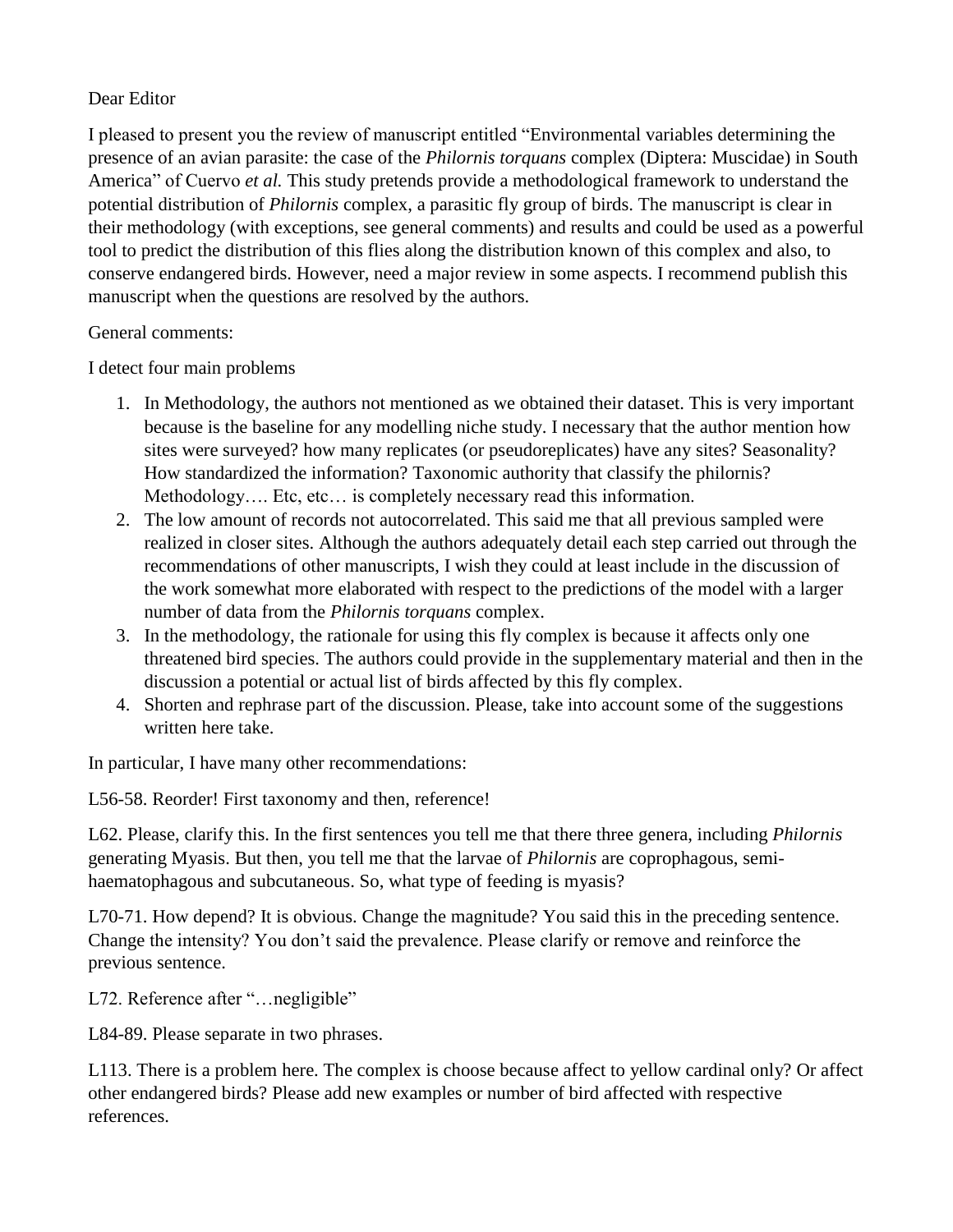L118-121. I need more information. How field surveys? Where? How many replicates por site? In what season your sampled? What literature you consulted? Number of references? How many nest were reviewed in each site? … please, provided ALL information that support the obtained dataset.

L.119-120 who determined the larvae? The authors used taxonomic key? Molecular depositories? Please provide these data.

L136-138. I am not convinced by using only 18 data to model the presence of *Philornis*. When I have worked in modeling, we have always been asked in journals for a number not less than 40 records and especially records that are not autocorrelated. I understand that sampling generates a bias. Questions: did you test the model with the 80 initial records, regardless of whether there is autocorrelation? Did you generate the model once you only considered 34 sites? My idea is that you test these models to see how substantive is the change between the initial model versus the clean version.

L201-202. Please, also provide a negative argument to small dataset. What level of precision is obtained whit few data vs large dataset?

L206. Some reference?

L 209-211. Labud et al. 2003 show data about the movement? I don't think so. Contrarily, Showler & Osbrink 2015 efectively show movement >13 km in some cases. Please provide information about Philornis species that you use for modelling.

L250-251. Careful! The comparison that you mention has been studied in *Philornis* species? Do you have information about physiological curve of thermal tolerance? Metabolic exchange? Temperature stress o resistance? Thermal limits? Hypoxia? Provide any evidence about this comparison!

L253-256. Remove this and incorporate in the legend of the figure!

L301. Figure "3a" change capital letter and number

L336-342. Please, provide a brief sentences mention that could happen with a high number of records not autocorrelated? The model should be the same?

L343-344. You not mentioned how obtain the primary dataset. This is completely necessary for any modelling niche! Please provide all information in the Methodology section and subsections.

L349. Migrate is the same of movement? Please clarify this because the *torquans* complex move of some way. How move by day? By year? There is literature?

L350 *P. downsi* inhabits in Galápagos! That species are limited by the sea! In your case *torquans*  complex is not limited for geographical barriers!if the authos don't suspect to Philornis change among states is necessary provide a explain to the potential movement.

L362-364. Along the latitudes is possible that *torquans* complex present reaction norm of its physiological minimum thermal temperature? Please provide a short sentence with some example or hypothesis please.

L367-370. Mention species, provide references please

L376. Cursive Protocalliphora

L375-378. Some redundant with the previous sentence. Please, shorten the sentence and this paragraph.